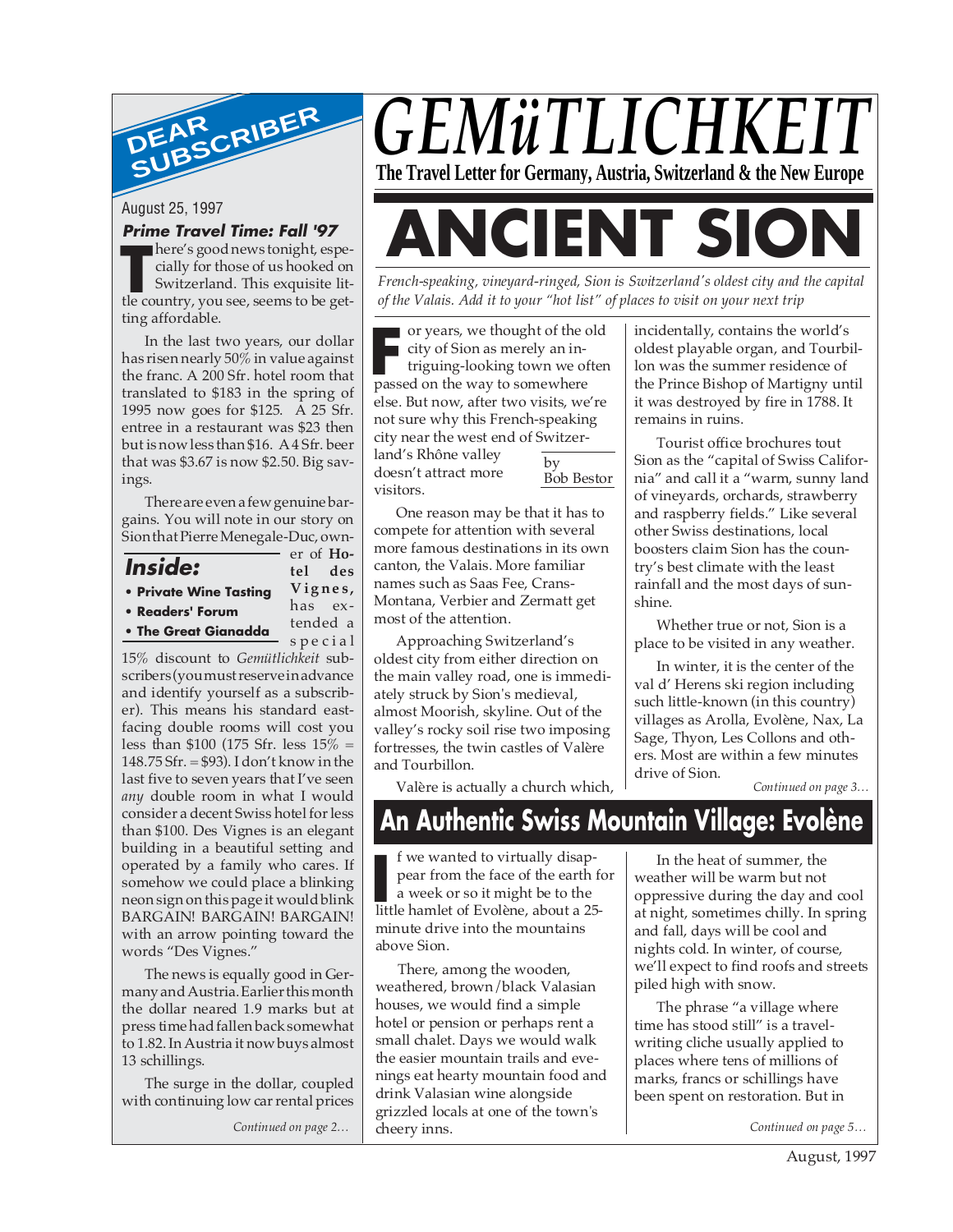#### *DEAR SUBSCRIBER Continued from page 1*

(less than \$17 per day including tax for a compact VW Golf or Opel Astra in Germany) and low airfares currently being announced for late fall and early winter travel, make the next few months perhaps the best time to go to Europe so far in this decade. And, since most American tourists will be back home by mid-October, you can have the continent virtually to yourself.

#### **Gemütlichkeit & the WWW**

You may be wondering why there is not yet a *Gemütlichkeit* page on the Internet's World Wide Web. All I can say is it's coming. We have the domain name reserved — gemut.com — and hope before the snow flies to have it up and running.

The idea is to build a page that will be THE place to go for those planning a trip to Germany, Austria and Switzerland. We'll have links to the best web sites on those three countries; there will be frequent updates of special airfares plus hotel, rail and car rental deals and an opportunity to look at past issues.

#### **Gemütlichkeit Via Email**

While some of you have told us you'll never be on the Internet, it is obvious that more readers than we imagined have on-line access.

So beginning now, we're making *Gemütlichkeit* available via email. That way you'll get it as soon as it's written, even before it's printed. The printing, mailing and delivery process currently takes from two to three weeks. Email compresses that to a few minutes. If you're interested in email delivery, here are your choices:

• Replace your regular mail delivery with email delivery and the price stays the same.

• Select email *in addition* to regular mail and the charge is \$3 per month.

Call us at 800-521-6722 to start your email service.

#### **Swissair-Delta Code Share**

You may be aware that **Swissair** is now involved in a close relationship with **Delta Airlines**. Called "code sharing" in the industry, what it means is the two airlines book some of their passengers on each others flights.

This, as it relates to their low fare privileges with Swissair, is good news for *Gemütlichkeit* subscribers. It means that many of you who, in the past, couldn't use the Swissair deal because you live in a city not served by Swissair, can now do so. From many cities — other than the "Swissair Gateways" of Boston, Los Angeles, New York, Atlanta, Philadelphia, Washington, Cincinnati, Chicago, Toronto, Montreal — Swissair will now either fly you to Europe on a Delta flight or pay the fare on another airline to get you from your town to one of these gateway cities.

I said most cities, but not all, unfortunately. In order to obtain the Swissair/*Gemütlichkeit* fare reductions some of you will still have to find your own way to a gateway city.

Perhaps at this point we should review the bidding regarding the Swissair deal.

• Paid subscribers are eligible for from \$50 to \$600 off Swissair's regular and sale fares. Right now the reduction is \$50 for economy tickets priced under \$1000, and \$150 if the economy fare is \$1000 or more. Business and first class reductions are \$400 and \$600 respectively. However, purchasers of *full fare* economy tickets (about \$3300 from the West Coast) are entitled to a free business class upgrade.

• A coupon is not needed but you must book directly with Swissair. Reserve through Swissair at 800-221-4750, then call Shirley at Swissair in L.A., 310-335-5900. She will confirm with us your subscriber status and issue the tickets at the lower price.

• All persons traveling with the subscriber on at least one leg of the transatlantic journey are eligible for the reduced fares.

#### **Mea Culpas**

Several of you who pointed out our use of the non-word "sufferage" in the June issue instead of the correct "suffrage." Somehow that got past our spell-checker.

Our geography-checker didn't do so well, either. The Austrian town of Bregenz is, of course, at the eastern rather than the western end of the Bodensee (Lake Constance). — RHB

**Phone Numbers**: Gemütlichkeit will henceforth print phone numbers beginning with the country code followed by the city code and then the number. The "+" indicates one must first dial 011 for overseas. To save space, fax numbers following regular phone numbers will be shown without country and city code. When dialing from the U.S. do not dial the first zero in the city code.

**Gemütlichkeit** (ISSN 10431756) is published monthly by UpCountry Publishing, 2892 Chronicle Avenue, Hayward, CA 94542. TOLL FREE: 800-521-6722 or 510-538-0628. Fax: 510-582-8296. e-mail gemut@pacbell.net. Subscriptions are \$67 per year for 12 issues. While every effort is made to provide correct information in this publication, the publishers can make no guarantees regarding accuracy. Periodicals postage paid in Hayward, CA. **POSTMASTER: SEND ADDRESS CHANGES TO:** Gemütlichkeit, 2892 Chronicle Ave., Hayward, CA 94542 **Editor & Publisher:** Robert H. Bestor, Jr. **Associate Editors:** Elizabeth Schiller, Bruce Woelfel **Contributing Editors:** C. Fischer, R. Holliday **Design & Composition:** Paul T. Merschdorf **Consulting Editor:** Thomas P. Bestor **Subscription Dept:** Andy Bestor, K. Steffans Vol. 11, No.8 **CEM** *ii* **TI ICHKEIT HOTEL RESTAURANT RATING KEY** August, 1997<br> **The Travel Letter for Germany, Austria, Switzerland & the New Europe** Rating Scale<br>
<u>Rating Scale</u> Excellent 16 - 20<br>Above Average 12 - 15 Above Average Average 8 - 11 Adequate 4 - 7<br>Unacceptable 0 - 3 Unacceptable **Hotel Rating Criteria** People/Service 30% Location/Setting 15%<br>Guestrooms 30% Guestrooms Public rooms 5% Facilities/Restaurant 20% **Special © Designation** By virtue of location, decor, charm, warmth of management, or combination thereof, an especially pleasant establishment. **Value Rating Scale** Outstanding Value 17 - 20 Very Good Value 12 - 16 Average Value 9 - 11 Below Average Value 5 - 8  $A$  Rip-Off **Restaurant Criteria** Food 65% Service 20%<br>Atmosphere 15% Atmosphere *GEMüTLICHK*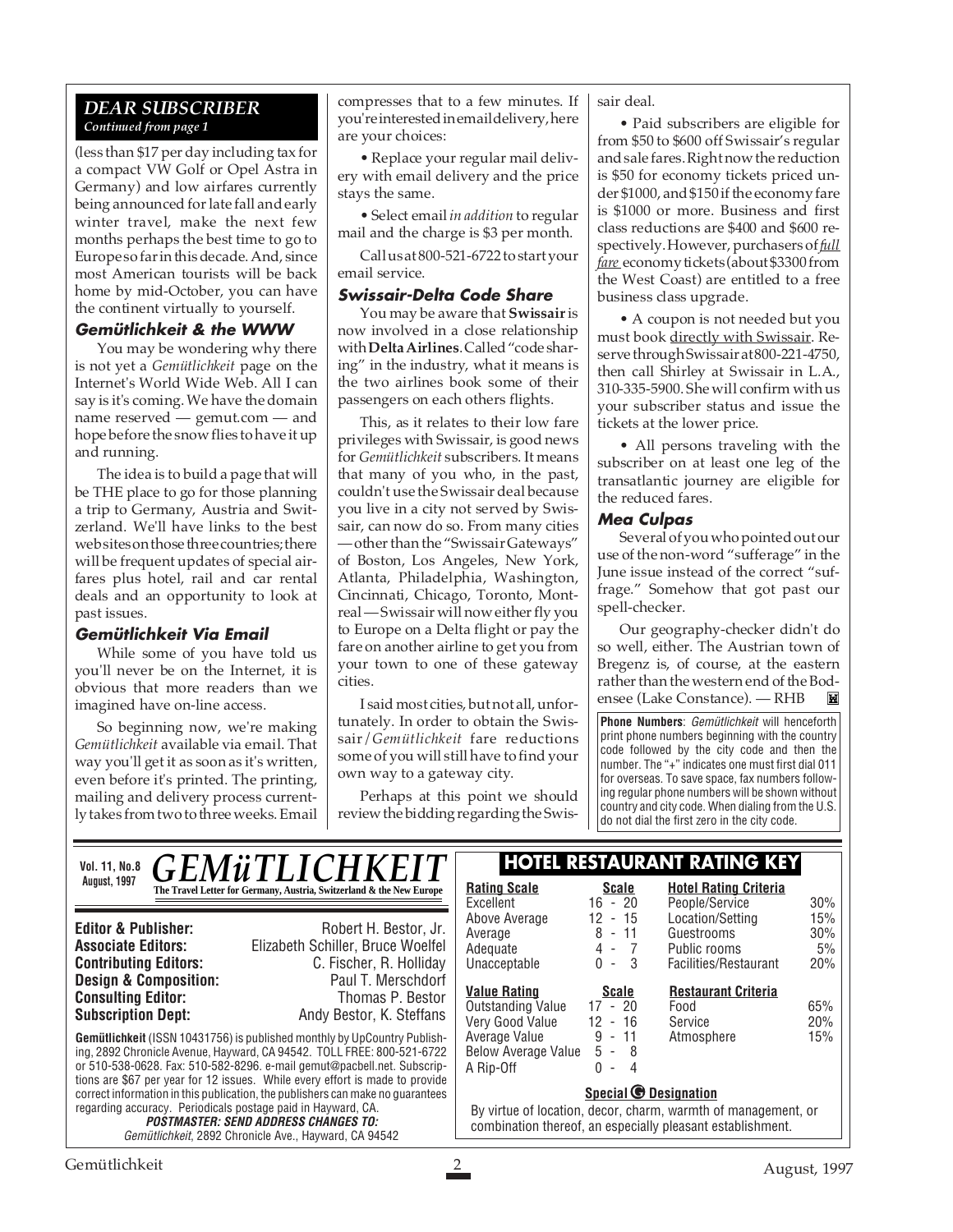## *SION*

#### *Continued from page 1*

On the slopes of the Rhône are thousands of acres of steeply-terraced vineyards. The rocky soil and sunshiny climate encourage several grape varieties and the wine trade flourishes.

But the wine comes at a price; the narrow terraces, some of which contain only two or three short rows of vines, are an engineering wonder and, when one realizes that each vine must be tended by human hands about eight times a year, a maintenance headache of Excedrin proportions.

#### **Where to Stay**

Hotel Des Vignes Easily the best hotel in or near Sion (it is located in Uvrier, about 5 km east) Des Vignes looks better now than on our first visit in 1992: the Romanesque architecture fits better with the matured landscaping; guestrooms have held up well, and a few subtle additions have made the stunning lobby even more inviting. The latter still features a shiny black grand piano, a 360-degree black granite fireplace and a view past the vineyards to Sion's twin fortresses. EDITOR'S CHOICE

It's hard to believe this is a small, family-run hotel. With that lobby, the immaculately tended grounds and gardens, and a perfect vineyard setting, Des Vignes at first glance looks the part of a luxurious four or five-star property. But it is owned and run by a congenial former teacher and wife, Pierre and Christiane Menegale-Duc, and there is no uniformed doorman or concierge. Relaxed, three-star ambience all the way.

The restaurant has been upgraded and the indoor Astroturf putting green remains, as does the pool that juts into the vineyards under a glass roof and there are still tennis courts and a pleasant library off the lobby.

Guestrooms are spacious but we offer the same mild criticism we did five years ago: the lack of comfortable furniture for sitting in some

## **MORE ABOUT SION**

**Population**: 23,000 **Altitude**: 512 meters, 1,680 feet

#### **Distances to:**

| 159 km | 99 miles  |
|--------|-----------|
| 83 km  | 114 miles |
| 29 km  | 18 miles  |
| 68 km  | 43 miles  |
| 277 km | 173 miles |
|        |           |

**Rail Connections:** There are frequent trains from Sion to virtually all points in Switzerland. Depending on routing and connections, the trip to Zürich can take as little as three and one-half hours, Geneva one hour-20 minutes, Munich about eight hours and Vienna about 13 hours. **Sion Tourist Office**

Place de la Planta, CH-1950 Sion, tel. +41/ 027 322 85 86, fax 322 18 82

**Excursion to Saillon:** After exploring this small village, which is about nine miles from Sion, one can walk up a steep path to the ruined castle of Peter of Savoy.

**Excursion to Isaérables:** At Riddes, on the N9 Autobahn between Martigny and Sion, one can either ride the almost vertical cable car or choose to drive the switchbacks up to this village set on a precarious slope overlooking the valley. Inhabitants carry the name "Bedjuis," possibly because it is thought they descended from Bedouins, part of the Saracen hordes who overran several of the Alpine valleys in the 8th century.

**Wine Road:** Between Martigny and Leuk, a distance of about 30 miles, the **Vignoble du Valais**, or wine route of the Valais, passes through more than 20 wine villages.

**The Subterranean Lake of St. Léonard:** Open to the public since 1949, this underground lake near the village of St. Léonard is one of the largest in Europe. A half-hour boat ride on it is mildly interesting and costs 6 Sfr. (\$4) for adults, 4 Sfr. (\$2.67) for kids up to 18 and 2 Sfr. (\$1.33) for children under 12.

**Sion Guide:** The courtly **Pierre Chatelain**, a former **Swissair** and **Swiss Air Force** pilot, loves to share the history and legends of his town. Arranged through the Sion Tourist Office for 100 Sfr. (\$67), he conducts fascinating, private two-hour tours of the old town.

**Walking/Hiking:** Bisse is a special word in the Valais for canals used for agricultural irrigation. Along them are relatively easy walking paths which provide a wide variety of routes and vistas. There are trails through deep gorges and along steep ledges with views of valleys, mountains and villages.

These and many other walks and hikes, over 6,000 km of marked trails, are detailed in the booklet, Sentiers Valasians, available free from the Sion Tourist Office.

**Winter Olympics:** Sion and the region are seeking the **Winter Olympics** in the year 2006. If they are successful, ice sports are scheduled for Martigny, Sion, Sierre and Visp; alpine skiing will be in Crans-Montana and Veysonnaz and bobsled and luge will be out of the canton in St. Moritz. Opening and closing ceremonies will be in Sion.

#### rooms.

One of the hotel's most desirable chambers is Number 222, a "duplex" on two levels with the living area below and bedroom above. There are bathrooms on both levels. M. Menegale-Duc offers *Gemütlichkeit* readers a 15% discount so the price for two persons in this room is 285 Sfr. (\$178) less 43 Sfr. (\$27) for a *Gemütlichkeit* price of 242 Sfr. (\$151).

Less elaborate and smaller is Number 111 at 175 Sfr. (\$109) for two persons or 149 Sfr. (\$93) with the discount. To obtain the lower price you must reserve ahead and ask for the *Gemütlichkeit* discount.

And this is a first for us; mineral water from your room's minibar is free!

This is an excellent hotel in a great setting. The 15% subscriber discount makes it also a genuine bargain.

**Daily Rates:** Singles 125 to 225 Sfr. (\$78-\$141), doubles 175 to 215 Sfr. (\$109-\$134), suites and duplexes 255 to 285 (\$159-\$178). Readers who reserve in advance and ask for the *Gemütlichkeit* discount will be granted 15\% off the forgoing prices. **Contact:** Hotel Des Vignes, Rue du Pont 9, CH-1958, tel. +41/027/203 1671, fax 203 3727.

**Rating:** QUALITY 16/20, VALUE 17/20\* **G**(\*with discount)

#### Hotel Europa

It would be nice if this modern, business-oriented hotel were closer to Sion's old quarter than the 10-15 minute walk it is. Though of the Red Lion/Marriott genre, the Europa offers slightly above average comfort and services. Due to the dearth of charming small hotels in Sion, it is our first choice *in town*.

Our corner room, Number 402, was quite large and had most of the usual features; satellite TV, minibar, even terrycloth robes. Under the windows were handy built-ins and desk space but electrical outlets were overlooked. Plugging in a laptop computer or a video battery recharger required disconnecting one of the lamps or the television.

*Continued on page 4…*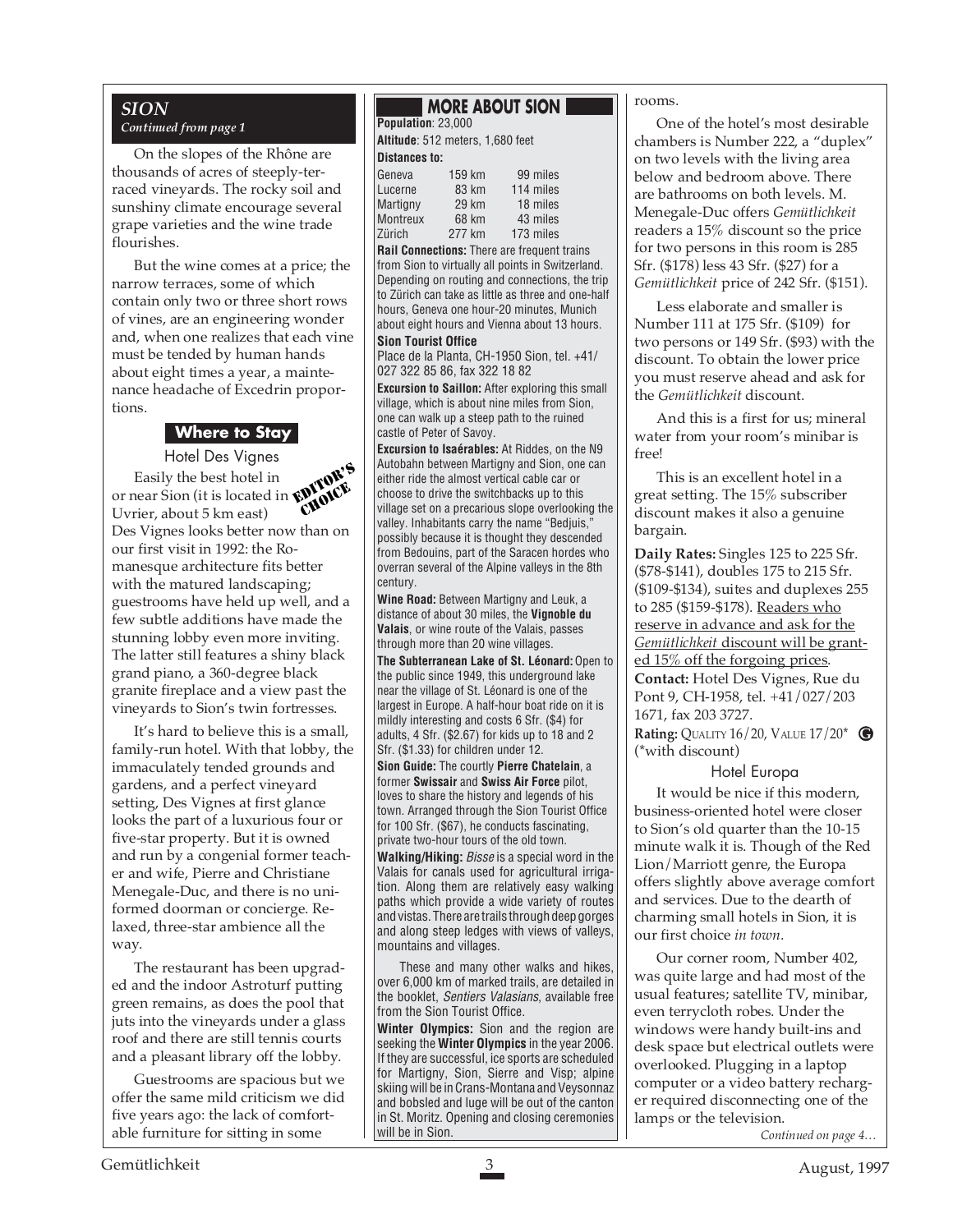#### *SION Continued from page 3*

It also lacked comfortable furniture, the only place to sit was on one of two upright chairs.

The bathroom was good sized but poorly lit and lacked space to hang towels.

Special "business suites" which rent for 160 Sfr. (\$100) single and 200

Sfr. (\$125) double have small, separate rooms equipped with two phone lines and fax or modem connections.

**Daily Rates:** Singles 110 to 160 Sfr. (\$69-\$100), doubles 160 to 200 Sfr. (\$100-\$125). Free Parking. **Contact:** Hotel Europa, Rue de l´Envol 19, CH-1950 Sion, tel. +41/027/ 322 2423, fax 322 2535, Prop: Fam. G. et J.-M. Rupp **Rating:** QUALITY 12/20, VALUE 13/20

Hotel Du Rhône

A good choice in the town center, though housed in an uninviting, circa 1960s or 70s concrete and steel building, is the Du Rhône, part of the **Best Western** group.

Forget the hotel's not very promising exterior, inside is better. The Du Rhône is family operated so the welcome and service is a cut above. Reception is one flight up from street level.

Rooms are simpler than at the Europa but

substantially less expensive. Number 401 is a nice corner double with two comfortable chairs.

The restaurant serves excellent traditional Swiss dishes (see page 5).

**Daily Rates:** Singles 99 Sfr. (\$62), doubles 140 Sfr. (\$88). Prices for a full week with breakfast and dinner range from 678 Sfr. (\$424) in a single room to 1104 Sfr. (\$690) for two

persons in a double. **Contact:** Hotel Du Rhône, Rue du Scex 10, CH-1950 Sion, tel. +41/027/ 322 8291, fax 323 1188. Prop: Anne-Marie Minder. **Rating:** QUALITY 11/20, VALUE 14/20

Hotel du Midi

Another hotel in the town center is the du Midi which offers about a dozen modest but clean rooms above its cafe and restaurant.

## **Insiders Tip..Private Wine Tasting**

n advance, book a free wine tasting with winemakers Mr. and Mrs. Philippe Savioz. This ebullient young couple owns the city's oldest wine cellar, **Cave Les Futailles** (cahv lay foo-TIE), deep under the streets of the old town beneath a building of flats. This is a very private affair, there is no sign, no storefront. One must have an appointment to descend to caves that have existed for hundreds of years. **I**



In a catacomb-like atmosphere, the Saviozes host private tastings which only the strongest willed survive. Expect to have substantial samples of all the dozen or so varieties of wine bottled by the Saviozes - Fendant, Johannisberg, Dole, Chenin Blanc, Chardonnay, Pinot Noir, Gamay, Syrah and others - eagerly pressed on you. Often the glasses will be filled directly from the barrel.

One or both will host the tasting.

Winemakers Philippe and his fa-

ther Andre, once a shepard, bottle only grapes from their own vineyards and restrict sale to a few restaurants and a list of about 600 private customers. The Chenin Blanc which you can purchase at the cellar for 16 Sfr. (\$11) sells in restaurants for 45 Sfr. (\$30).

Contact the Savoizes well ahead of your planned visit and, though there is no requirement to do so, *don't fail to purchase a few bottles of wine.*

Andre et Philippe Savoiz, Cave Les Futailles, Grand-Pont 44, CH-1950 Sion, tel. +41/027/323 7400 or +41/027/322 3965, fax +41/027/323 1874

> Room Number four's three large windows — virtually floor to ceiling — give this corner double a pleasant, wide-open feel. The drawback is the shower and toilet are in a tiny space separated from the sink which is in the sleeping room.

Room Number 5 is small but has a larger, more conventional bathroom.

Rooms have cable TV and directdial phones.

**Daily Rates:** Singles 65 to 105 Sfr. (\$41- \$66), doubles 85 to 120 Sfr. (\$53-\$75). **Contact:** Hotel du Midi, Place du Midi 29, CH-1950 Sion, tel. +41/027/ 323 1331, fax 323 6173. **Rating:** QUALITY 9/20, VALUE 13/20

Auberge du Pont

Outside the city, in the same area as the Hotel Des Vignes, is the Aub-

erge du Pont, a restaurant with five rooms to rent.

Number 4, since it appears slightly larger than the others, would be our pick. It has cable TV on a tiny set and a small bathroom with shower, no tub.

This restaurant in the vineyards seems to be a neighborhood gathering place. The garden in the rear is very pleasant in fine weather.

This place is quaint, cozy and very good value. **Daily Rates:** Singles 55 Sfr. (\$34), doubles 95 Sfr. (\$59). **Contact:** Auberge du Pont, CH-1958, Uvrier-St. Léonard, tel. +41/027/ 2032231, fax 203 5175. Prop: M. G. Anthamatten. **Rating:** QUALITY 8/20, VALUE 14/20



Au Cheval Blanc Those who seek restaurants which, in style and  $\frac{1}{2}$  restaurants  $\frac{1}{2}$   $\frac{1}{2}$   $\frac{1}{2}$   $\frac{1}{2}$   $\frac{1}{2}$   $\frac{1}{2}$   $\frac{1}{2}$   $\frac{1}{2}$   $\frac{1}{2}$   $\frac{1}{2}$   $\frac{1}{2}$   $\frac{1}{2}$   $\frac{1}{2}$   $\frac{1}{2}$   $\frac{1}{2}$   $\frac{1}{2}$   $\frac{1}{2}$   $\frac{1}{2}$   $\frac{1}{2}$   $\frac{1}{2}$ meat and potatoes country inns and tony places with tuxedoed captains and EDITOR'S CHOICE

wine stewards, will feel very much at home at Au Cheval Blanc.

This storefront bistro offers interestingly prepared dishes from a menu that depends heavily on fresh and seasonal ingredients.

Obviously popular with the locals, Cheval Blanc is a lively spot in the center of the old town.

*Continued on page 5…*

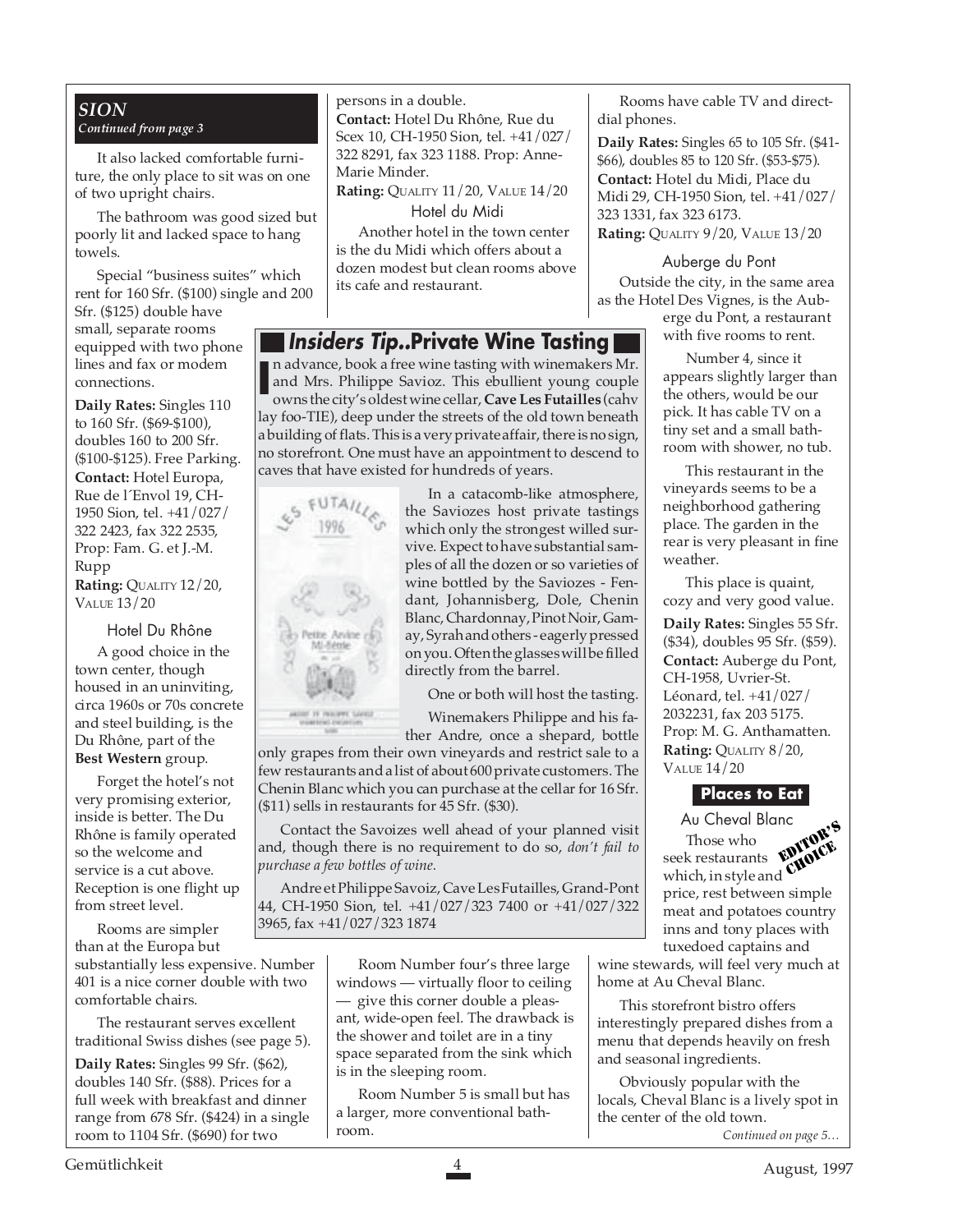The decor takes its character from Van Gogh prints, granite floors, antique clocks and bright print table cloths.

Our first indication that Cheval Blanc leaves tradition to others was the Valasian beer served on draught. It is unfiltered, something rarely seen in Switzerland.

We began with appetizers of

fresh oysters (6 Sfr./\$3.75), the price for which included a glass of very dry white wine

A main dish of delicious grilled lamb chops came with both white and green asparagus and oven roasted potatoes. There were four chops in all, two were kept warm in the kitchen for a second serving.

One of the better dishes we've had anywhere in the past year was Zarzuela, a gigantic Spanish-inspired seafood stew prepared for two persons (42 Sfr./ \$26 per person). In it were mussels, chunks of lobster, shrimp, fish pieces, prawns, and potatoes, all swimming in a garlicky broth laced with olive oil and flavored

Prop: Olga and Alain Grosjean. **Rating:** QUALITY 15/20, VALUE 13/20

Restaurant du Rhône A no less popular place, though with a somewhat older clientele, is the restaurant of the Hotel du Rhône. In its rather staid dining room we had some of the best examples in recent memory of traditional Swiss dishes. EDITOR'S CHOICE

## **The Gianadda: Worth a Journey**

must-see in the region is the **Gianadda Foundation**, an eclectic gathering of fine art and cultural and archeological artifacts, must-see in the region is the **Gianadda Foundation**, an eclectic gathering of fine art and cultural and archeological artifacts, founded in the late '70s by Léonard Gianadda in homage to his brother, Pierre, who was killed in 1976 trying to rescue friends from an airplane crash.

He built his futuristic cultural center on the site of the ruins of a Gallo-Roman temple he discovered while preparing to construct an apartment house.

Following are some of the Gianadda's current and future events.

• A season of some 15 classical music concerts featuring worldrenowned musicians held in the center's concert hall.

• On exhibit every day through November 11, from 9 a.m. to 7 p.m., are 150 works of Joan Miro.

• Another exhibition running through November 11 is on Charlie Chaplain, the silent film star who lived in nearby Vevey.

• A permanent part of the Gianadda is 50 antique cars from the period 1897 to 1939, including a number of rare Swiss-made vehicles.

• The galleries of the Gianadda's Gallo-Roman Archeological Museum overlook the ruins of the Roman temple uncovered in the '70s. There are Roman coins, jewelry, weapons and other artifacts and a walking tour through the site is offered.

• On the Foundation's pretty grounds is a permanent sculpture exhibition that includes the works of many well-known artists including Miro, Rodin, Brancusi, Dubuffet, Arp, Calder and several others.

• Scheduled for 1998 are a Paul Gauguin exhibition and a Diego Rivera-Frida Kahlo exhibition. Beginning January 18, 1998, Russian icons from the Tretyakov Gallery in Moscow will be on display.

Admission is 12 Sfr. (\$8) for adults, 9 Sfr. (\$6) for seniors and 5 Sfr. (\$3) for students and children over 10.

Pierre Gianadda Foundation, CH-1920 Martigny, tel. +41/027/722 3978, fax +41/027/722 5285. Web site: http://www.gianadda.ch.

with a variety of herbs including saffron. With glasses of chardonnay from Cave Les Futailles across the street, and baskets of good bread for dipping, it was sublime.

A dinner for two here, without beverages, will be about \$50-\$60.

Au Cheval Blanc, Grand-Pont 23, CH-1930, Sion, tel. +41/027/322 1867.

*Emince de Veau "Zürichoiser"* (35 Sfr./\$22) is on menus all over Switzerland. Du Rhône's rendition of the standard was all one could ask for. The tender, sauteed veal chunks came bathed in a light mushroom cream sauce that had been flamed in cognac. The accompanying *Rösti* was somewhat loose, more like our hash browns, than the usual dense patty.

No matter, with the sauce and veal it completed a plate of deliciously satisfying comfort food. And, there was a second serving.

Another down-home winner was Risotto with *Spargel* (white asparagus) and lots of cheese. A huge plate for 16 Sfr. (\$10).

Three course dinners for two here will be about \$45.

> Hotel Du Rhône, Rue du Scex 10, CH-1950 Sion, tel. +41/ 027/322 8291, fax 323 1188.

**Rating:** QUALITY 14/ 20, VALUE 14/20 M



Evolène it really applies. This little village of 600 souls probably looks and lives very much today as it did 50 years ago. A different dialect is spoken and there are no designer shops or Michelinstarred restaurants and a bare minimum of places sell Evolène mugs and tee-shirts.

Throughout the summer, women wear traditional garb and there are enough old characters hanging around to let you know there's something going on here besides tourism.

Of course there are tourists — hikers and climbers in

summer and skiers in winter — but this is a different breed of Swiss mountain town from the likes of Zermatt and Grindelwald.

It is also less expensive. The top hotel in town charges about \$80 for its best room, you can rent an apartment for as little as \$160 per week and a small beer is less than \$2. *Continued on page 6…*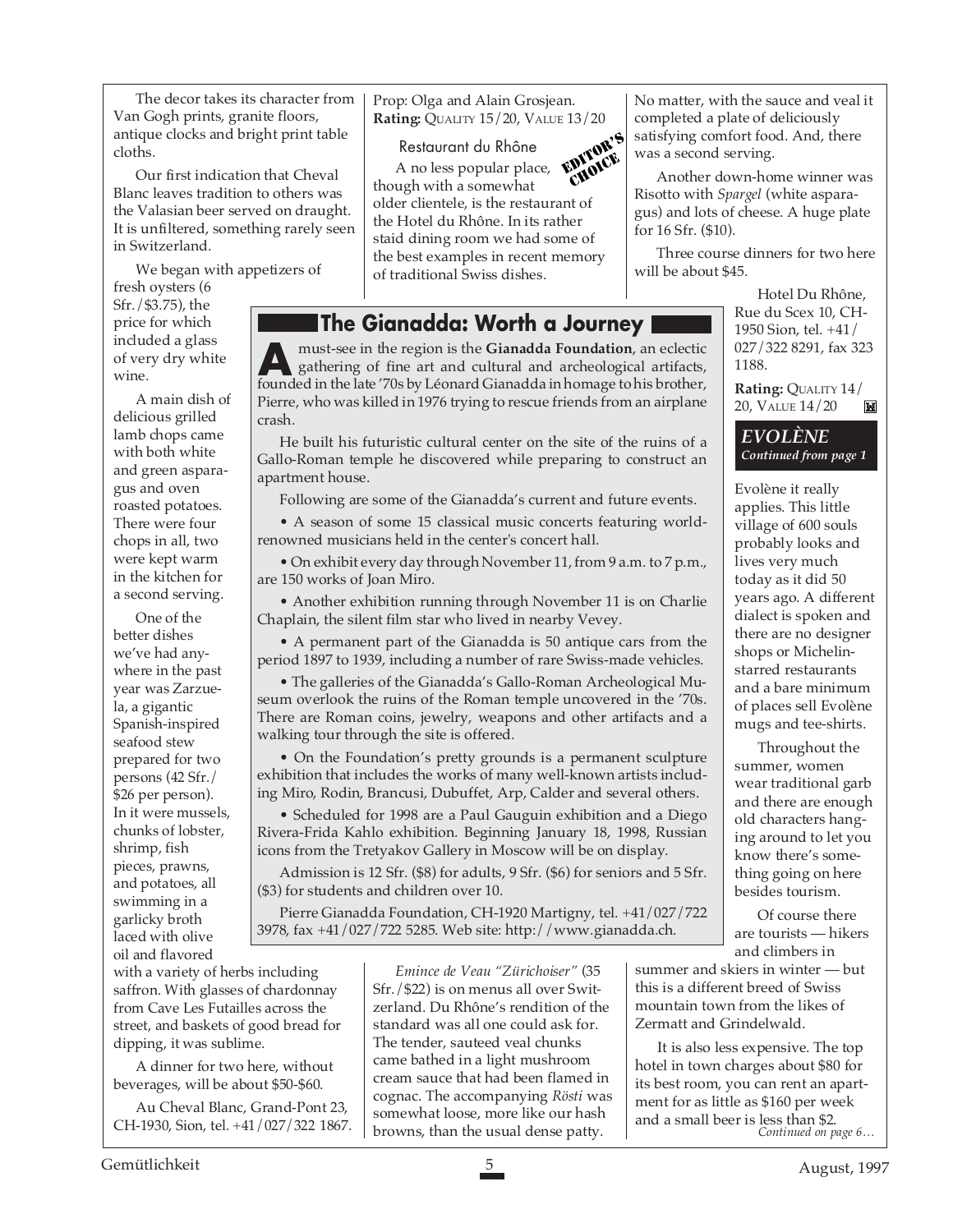#### *EVOLÈNE Continued from page 3*

#### **Bed & Board in Evolène**

*Hotel prices shown below are for rooms with private bath and include breakfast. Rooms without bath will be less.*

#### Hotel Hermitage

Evolène's best accommodations are at the wonderfully rustic Hotel Hermitage, where the Queen of Holland once stayed during the war.

The interior is wood paneled walls and ceilings, slate entryways, parquet floors, oriental rugs, stuffed birds and game and plenty of antique knickknacks. The best place to be in the house is the inviting living room/sun room with its paneled walls and ceiling and expanses of windows on three sides.

Guestrooms, though in no sense luxurious, are comfortable and cozy. Ask for Number 16 under the eaves. There are no in-room telephones and the hotel does not have a restaurant though raclette and fondue are sometimes served to guests on winter evenings.

**Daily Rates:** Singles 55 to 65 Sfr. (\$34-\$41), doubles 110 to 120 Sfr. (\$69-\$75).

**Contact:** Hotel Hermitage, CH-1983 Evolène, tel. +41/027/2831232, fax 283 3212. Prop: Family Gaspoz-Chevrier.

**Rating:** QUALITY 10/20, VALUE 15/20

#### Hotel Eden

This hotel, which in terms of cleanliness and charm is almost on a par with the Hermitage, offers only two rooms with full bath and you will have to carry your bags up three floors to get to them.

The Eden's most pleasant features are a large deck with fine mountain views and a garden where guest barbecues are sometimes held.

Cozy, pine-paneled guestroom Number 11 has low ceilings and a mountain view.

**Daily Rates:** Singles 55 to 65 Sfr. (\$34-\$41), doubles 110 to 120 Sfr. (\$69-\$75). Closed November through December 15.

**Contact:** Hotel Eden, CH-1983 Evolène, tel. +41/027/831112, fax 833 212. Prop: Family Maria-Thérèse Gaudin.

**Rating:** QUALITY 9/20, VALUE 14/20

#### Pension d'Evolène

An old-fashioned inn with a few simple rooms to rent, none with private bath. The café-bar is a hangout for locals and the restaurant is probably the best in town.

Just off the café is the small slightly more formal dining room. Cowbells and rustic wood cabinets adorn the walls. There are green and white table cloths, cloth napkins and

#### **Apartment/Chalet Rental**

*There are many short term rentals available in the town and surrounding area. Prices range from 250 Sfr. (\$167) per week for a studio in low season to 1320 Sfr. (\$880) for the five-room Chalet Echo des Monts. Contact: Evolène Vacances, CH-1983 Evolène, tel. +41/ 027/283 2121, fax 283 2233.*

#### **Evolène Tourist Office**

*CH-1983 Evolène, tel. +41/027/283 1235, fax 283 2258, email: info@Evolène.ch*

#### **Ski Prices at Evolène**

| 1 day |                                         | 30 Sfr. (\$19) 18 Sfr. (\$11) |  |
|-------|-----------------------------------------|-------------------------------|--|
|       | 7 Days 170 Sfr. (\$106) 102 Sfr. (\$64) |                               |  |

candles on each table.

Food, for the most part, is wellprepared country fare.

As usual in this sort of restaurant, we began with the mixed salad which turned out to be a refreshing blend of beets, corn, carrots, shredded lettuce and endive topped with a dollop of just-right dressing.

We batted .667 with the hefty entrees: four lamb chops with garlic sauce (28 Sfr./\$18) were perfectly cooked; pork chops *Forestiere* (21 Sfr. \$13) came with the usual rich sauce and, the disappointment, *Escalope Grillee* (25 Sfr./\$16), was one big veal steak served sauceless. Too dry.

A bottle of Dôle, Des Monts from Grilliar (27 Sfr. /\$17) went down easily.

One couldn't argue with dessert:; fresh warm raspberries and blackberries, some wild, with ice cream.

Dinner for three was about \$90.

**Daily Rates:** Singles 38 Sfr. (\$24), doubles 76 Sfr. (\$48). Seven day packages with dinner and breakfast are 340 Sfr. (\$213). **Contact:** Pension d'Evolène, CH-1983, tel. +41/027/83 11 51. **Rest. Rating:** QUALITY 9/20, VALUE 10/20

#### Chez Raymonde Aux Vieus Mazots

The "old barn," a little spot on the main street, is another place where locals go for a beer, a glass of wine and perhaps some air-dried beef or fondue. There is a small bar at which men stand but women do not.



#### **German Value Suggestions**

One of the many pleasures of a trip to Europe is finding those new, small, special hotels as well as returning to old favorites. We would like to share a few of both with you.

The **Ostermann Hotel** (an der B49, tel. +49/02672/1238, fax 7789) is on the Mosel River four kms from Treis-Karden in Lützbach. A good base to tour the Mosel and to visit the delightful castle of **Burg Eltz**. Cost is 140 DM (\$77) double. Good rooms and food. To see Burg Eltz you must walk but ask about the shortest way as we walked in from the north side and it is a hard 30 to 40 minute trail - mostly down on the way in which means a hard return.

A quiet hotel between Hannover and Braunschweig is the **Zum Jagerheim** (Meerdofer Str. 40, tel. +49/ 05303/2026, fax 2056) in Rüper about nine km east of Peine. The cost is 150 DM (\$82) double and the rooms are modern and comfortable, but the food is the real treat. The restaurant has an extensive menu. The housemade beef *Sulze* (in aspic) is the best I've had anywhere and there are several housemade ice creams on the dessert list — the strawberry-rhubarb is supreme! The hotel has a sauna (fee) and a small indoor pool.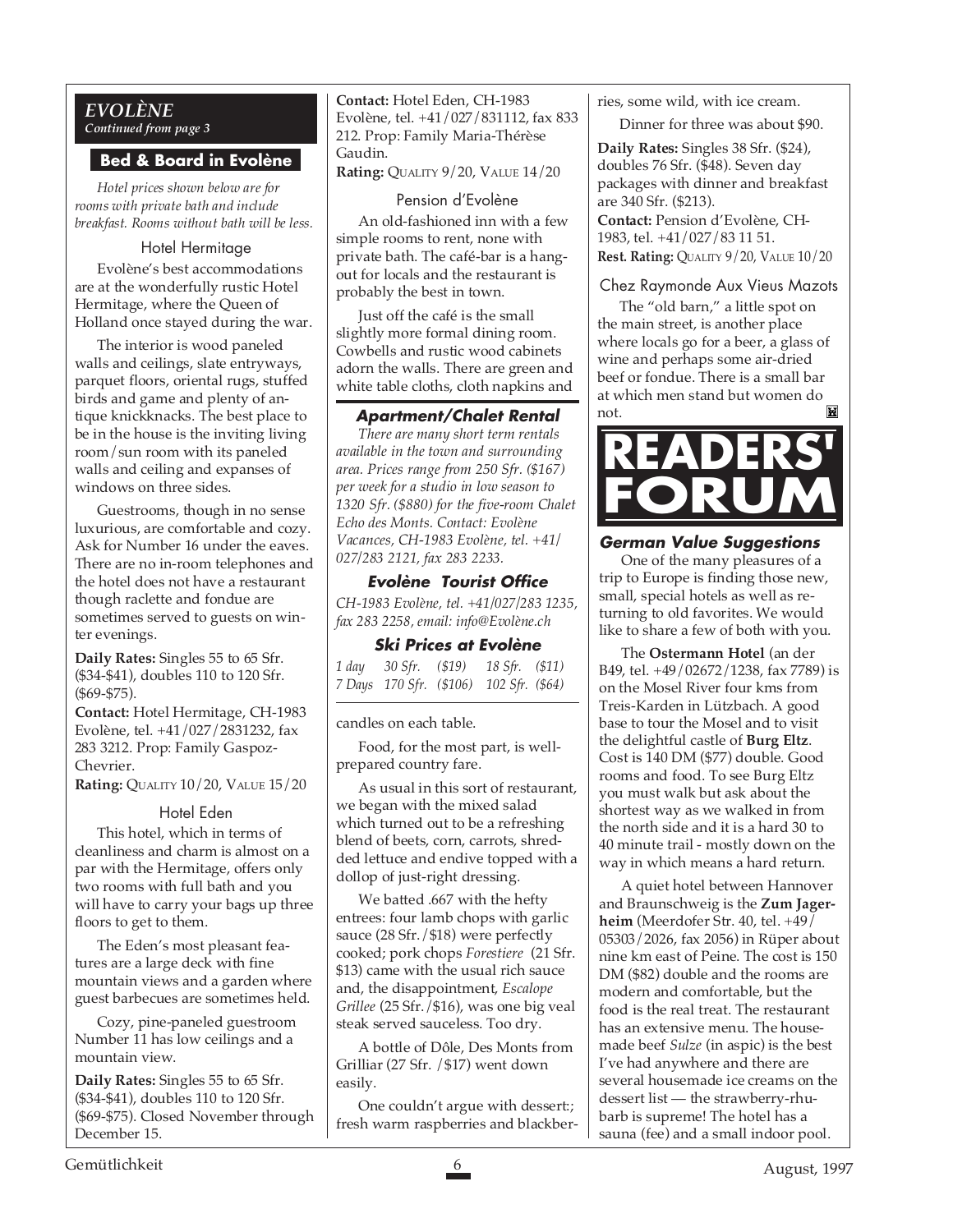This is also a good place for nutcracker "nuts." The Steinbach nutcracker factory in the village of Hohenhameln is 13 km south of Peine. Costs here are 30% to 50% less than we've seen at retail throughout Germany. They don't ship so it is strictly cash and carry. We purchased a couple of limited edition nutcrackers at 200 DM (\$110) each. The three limited edition "Christmas Kings" are the same price. We saw these for sale in shops during a December trip priced from 275 to 325 DM (\$151-\$203).

For a quiet retreat in a heavilywooded area north of Kronach, we like the **Posthotel Lauenstein** (Orlmünder Str. 2, tel. +49/09263/991 30, fax 991 399) located 4 kms north of Ludwigstadt. A double room is 140 DM (\$77). Rooms are large and have balconies to the dense forest. Food is excellent, sauna and indoor pool available, and the staff is friendly. Our only complaint was that the breakfast rolls on Sunday morning were more than a day old. The family Wagner also manage the **Burghotel Lauenstein** (Burgstr. 4, tel. +49/ 09263/9430, fax 94336) on the hilltop above the town. This is a fine old castle with terrific views and rooms are slightly higher at 150 DM (\$82).

The **Parkhotel Seeblick** (Strandweg 12a, tel. +49/0381/519550, fax 519 55113) in Warnemünde-Rostock is excellent and only 100 ft. from the fine beach on the pedestrian strand. Cost is 160-180 DM (\$88-\$99) double depending on whether or not you have a sea view. Superior breakfast buffet with a constantly filled basket of specialty rolls. Only a few parking spots but parking on the adjacent street is o.k. Comfortable, clean rooms and helpful staff.

A couple of hotels we returned to on this trip must be mentioned as they more than fulfilled the memory of previous visits:

The **Rheinsberg am See** (D-13435, Berlin-Reinickendorf, Finsterwalder Str. 64, tel. +49/030/402 1002, fax 403 5057) is in the northern Berlin suburb of Wittenau. This is a true spa hotel with all the facilities to regenerate the spirit and body including

three dry saunas, a damp sauna, hot tub, warm indoor pool, a small cold outdoor pool, private sunning yard and several areas in the spa center to rest and cool down. The hotel offers nonsmoking rooms. Ample parking available unless the place is fully packed, then spaces on the adjacent street. Cost is 199 DM (\$109) double . Staff is helpful if you want to make reservations elsewhere in Germany.

This time in Berlin we visited the area known as the "Topography of Terror" which is the remaining foundations and exhibit area of the former Gestapo, SS and Secret Police headquarters of the Nazi regime — a very chilling reminder of the past.

On the more fun side, the flea market on Saturday and Sunday along the Strasse des 17 Juni from the Tiergarten west to the Ernst-Reutter Platz was great fun. While the eastern half of this market is the traditional "treasures/junk," the west half is filled with new crafts, artisans, jewelry and young designer clothing and other original items to make this an enjoyable 3-4 hour experience. The market is open from 10 a.m. to 4 p.m. on weekends.

A return to the **Posthotel Rattenberg** (Dorfplatz 2, D-94371, tel. +49/ 09963/9500, fax 950222) was even better than remembered. In the small Bavarian Forest village of Rattenberg in the southeast part of Germany, the Posthotel is 25 km almost due south of Cham. We can't say enough about the friendly staff and excellent extensive menu. The hotel offers free use of its saunas and indoor pool. Rooms are large, comfortable and well-kept. This is a good base for visiting the many glass factories and outlets along the "crystal road" parallel to the Czech border. Each place seems to have its own distinctive style and it would take an act of supreme willpower to spend a day in these delightful shops and not purchase at least one item. It seems we bought a piece from almost each place we stopped!

Just reliving these stops whets the appetite for more travel.

SHARON & NELSON HELM PLANO TX

#### **Where Are the Festivals?**

Thoroughly enjoyed your June *Breaking Away* column about avoiding American tourists in Europe. It is your philosophy that makes your newsletter so enjoyable for me. You mentioned the delightful local festivals, and I wonder if you or your other readers have information about the locations and dates of some of these events?

> MIKE ELDER TOPEKA, KS

(*Ed. Note: Good suggestion. Others have said the same thing. We will do more in future. See bottom page 8*.)

#### **Better than Budvar?**

I, too, have visited Cesky Krumlov and was delighted with the narrow streets, the Rozmberk Castle, the lovely little shops and the beer. I had heard also of Budvar and had tried it a couple of times when last in Czechoslovakia. It was good, but not as good as Pilsner Urquell, nor was it as good as Falkenberg Pivo, brewed in Cesky Krumlov. One evening, overlooking the city from a gray Stalinist hotel, a friend and I dined on a spread of chicken, vegetables and unknown starches. I ordered a Budvar, and a glass of the local beer for comparison sake. One sip of Budvar and we returned to the Falkenberg. It was smoother, fuller flavored and better balanced. We both ordered second glasses. Dinner and beer for two, by the way, came to just over \$8, about what we spent for two cups of coffee the next day on the Autobahn in Austria.

Cesky Krumlov (formerly Krumau when it was German) is my recommendation for a perfect honeymoon.

#### **JIM SACK** JMSACK@CTLNET.COM

*(Ed. Note: This editor thinks it's a tossup between Pilsner Urquell vs. Budvar. An on-line list of Czech breweries contains an Eggenberg Pivo brewed in Cesky Krumlov but no Falkenberg or Falkenburg.)*

#### **Trier & Füssen Hotels**

As a longtime subscriber, I must write to follow-up on two of your recommendations from past issues.

In 1992 or so, you recommended the **Hotel Petrisberg** (D-54296, tel.

*Continued on page 8…*